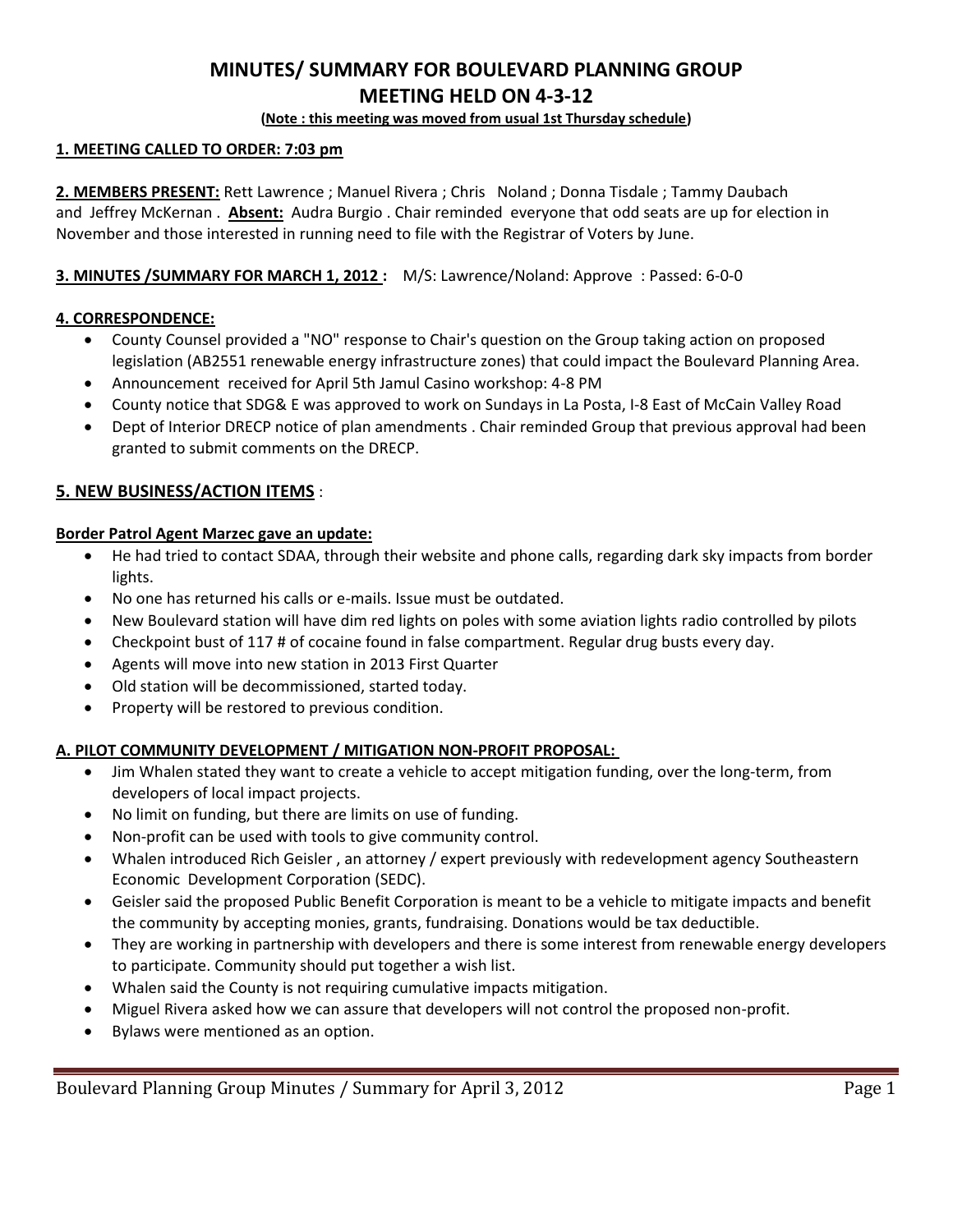- The Chair raised concerns with Hamann Company related charities and other outside interests dominating and controlling money and agenda that could benefit them more than the community
- The Chair also and pointed out that the same thing can be done with existing community based 501(c) 3 nonprofits like Boulevard Jacumba United Alliance for Public Safety, Inc ( 11 members from 3 communities) and Community Assessment District options that don't eliminate the 2/3 vote requirement like the proposed AB2551 does.
- Tammy Daubach also made reference to Boulevard/Jacumba Revitalization Committee 501(c)3.
- Whalen said non-profit bylaws can require only "locals" but that raised concerns over absentee property owners / developers claiming *they are "locals*".
- The Chair noted the need for the Planning Group's compliance with Policy I 1, the Brown Act and full disclosure, while non-profits do not have to hold public meetings or make such disclosures of funding and conflicts.
- Whalen responded to questions on Hamann charities / land ownership by saying the money generated by project components on those particular parcels will go to those charities . We can look them up on Guidestar.com.
- Whalen also stated that he gets conservation grants for his clients but they need matching funds.
- Chris Noland reported on his meeting with Dianne Jacob, Jim Whalen, John Gibson (Hamann Companies), Adam Wilson, and Deputy County Counsel on Whalen's project mitigation non-profit.
- Dianne Jacob told them the Planning Group has to separate the decisions from any non-profit.
- Basically, we can oppose the project and the community benefit money can go to the non-profit.
- Project decisions cannot be linked to or based on mitigation benefits.
- Rett Lawrence urged caution before going too far, saying we need to look at SEDC's legal problems that he was aware of. He feels we are heading for a fall.
- Whalen said Geisler had been a whistle blower at SEDC.
- Whalen and Geisler agreed to provide basic strategy , draft bylaws, with list of bullet point options.
- *No action taken*.

# **B. TULE WIND : REVIEW AND RESPOND TO REVISED DONATION AGREEMENT; RECONFIRM OPPOSITION TO TULE WIND MUP & GPA:**

- Manuel Rivera stepped down and recused himself, disclosing a conflict because the Tule Wind gen-tie line ROW crosses his land. That ROW was arranged prior to his purchase of the property.
- The Chair announced that the Tule Wind MUP Planning Commission hearing is set for Friday, May 18.
- It was also reported that he Tule Wind donation agreements with Mt. Empire Unified School District and Mt. Health Center had been revised to make them neutral instead of the previous quid-pro-quo requirement to support the project in exchange for the money. The MEUSD Board voted to make that change.
- The Mt. Health Tule Wind agreement (non-profit) is confidential.
- The new Tule Wind proposal ,to provide an additional \$20,000 per year to local community, for the life of the project (up to \$600,000), was reviewed and discussed.
- The new benefit is conditioned on Group support and County approval to allow for an overhead 138kV gen-tie line, instead of proposed undergrounding of the line, between BLM land and the new Boulevard Substation.
- There was no support for the new Tule Wind proposal.
- Discussion centered on cumulative visual impacts and fire risk with overhead lines from multiple projects, especially along scenic Historic Route 80.
- When asked directly, Rivera said he preferred underground lines so he would not have to look at them.

*ACTION 1: M/S: McKernan/ Lawrence: Deny Tule Wind request to support overhead gen-tie lines (in exchange for new annual community benefit of \$20,000 per year for total of \$600,000), due to fire safety, visual resources, and General Plan compliance for undergrounding utilities for new developments. Passed 5-0-1 (Rivera abstained)*

Boulevard Planning Group Minutes / Summary for April 3, 2012 Page 2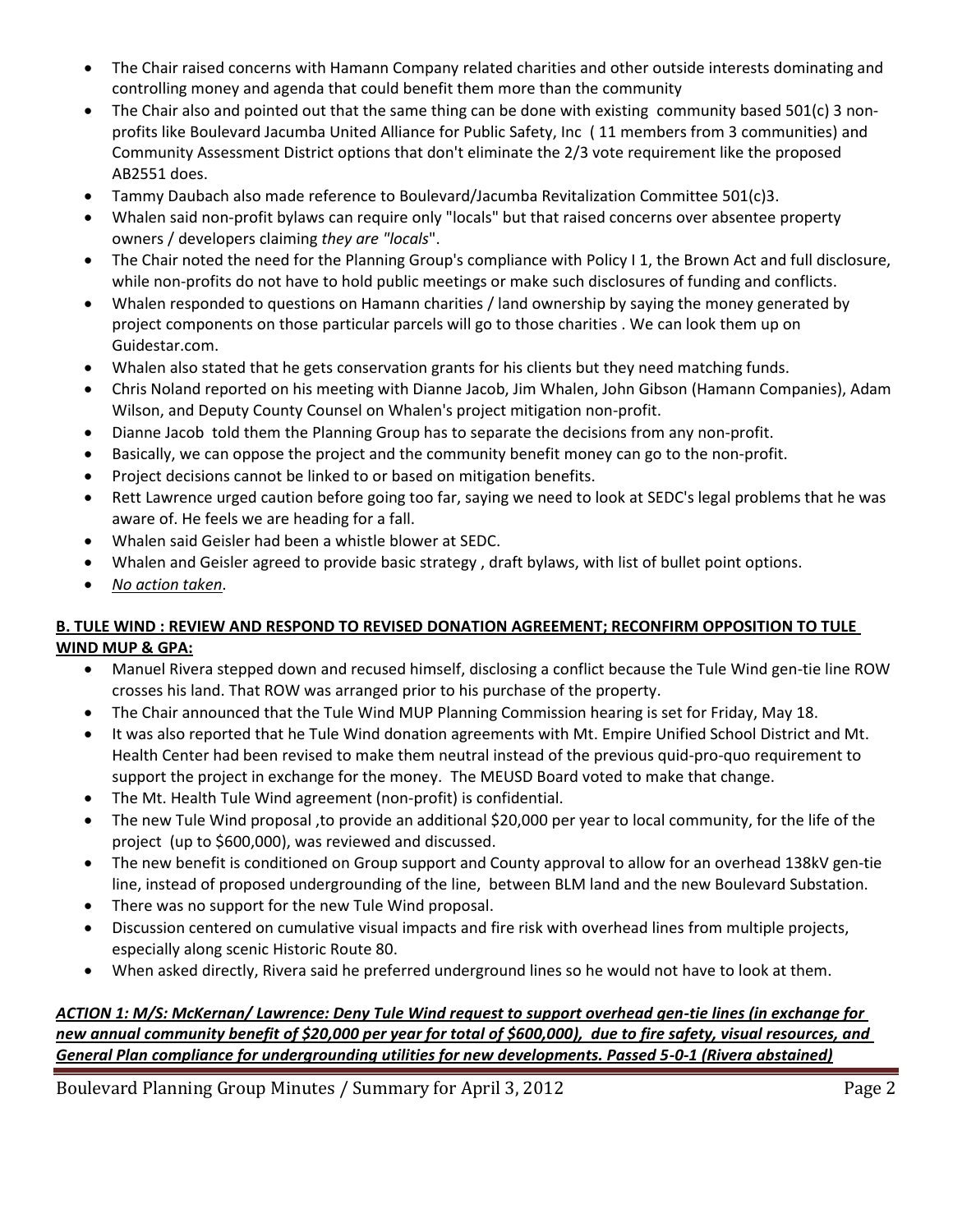# *ACTION 2: M/S: Tisdale/Lawrence: Reconfirm opposition to Tule Wind MUP and General Plan Amendment: Passed: 5- 0-1 (Rivera abstained)*

# **B. SOITEC 5.4-6.5 MW LANWEST SOLAR LLC MAJOR USE PERMIT (PROJECT #P12-002):**

- Jim Whalen reported the County staff toured the site last week to review content of tech reports for validity
- Still addressing our list of concerns/issues/ questions
- Fire planning is underway. This type of project is totally new for fire department.

# **6. UPDATES / POTENTIAL ACTION ITEMS:**

## **A. REDTAPE TASK FORCE RECOMMENDATIONS:**

 Chair reported that on March 29 the Board of Supervisors took action to retain Planning and Sponsor Groups with the major change being a requirement to rotate the Chair every two years.

# **B. APRIL 5TH PUC PUBLIC HEARINGS ON SDG&E'S REQUEST (A0908020) FOR RATE PAYERS TO COVER WILDFIRE LIABILITIES THAT EXCEED INSURANCE LIMITS:**

 Reminder of two public hearings will be held on Thursday, April 5th at 2 & 6 PM at the Al Bahr Shrine Auditorium, 5440 Kearny Mesa Road.

## **C. SDG&E'S SUNRISE POWERLINK /COMMUNITY UPDATE:**

- Cameron Durckel was a no -show.
- Rett Lawrence shared SDG&E's announcement of new mobile command centers reported to cost \$93k each.

## **D. BOULEVARD /JACUMBA /LA POSTA FIRE SAFE COUNCIL:**

- Next Mountain Empire Disaster Preparedness meeting is 1:00 April 10 in Campo.
- Free chipping may be available
- Family night is 6:30 April 30 at Boulevard Fire Training Room
- Greater San Diego Fire Safe Council meeting
- Ecological restoration in Cleveland National Forest
- It was reported that Forest Supervisor, Will Metz, said Chaparral is now at risk due to development and fires
- SDG& E is giving away free trees
- Community sign has been vandalized

## **E. BOULEVARD /JACUMBA REVITALIZATION REPORT:**

- Tuesday, April 9 Mt Empire Collaborative meeting at Campo Community Center
- Lake Jacumba project is "on".
- New Jacumba spa owner is cleaning things up. Drug mess going down.
- Community Garden issues were discussed

Boulevard Planning Group Minutes / Summary for April 3, 2012 **Page 3** Page 3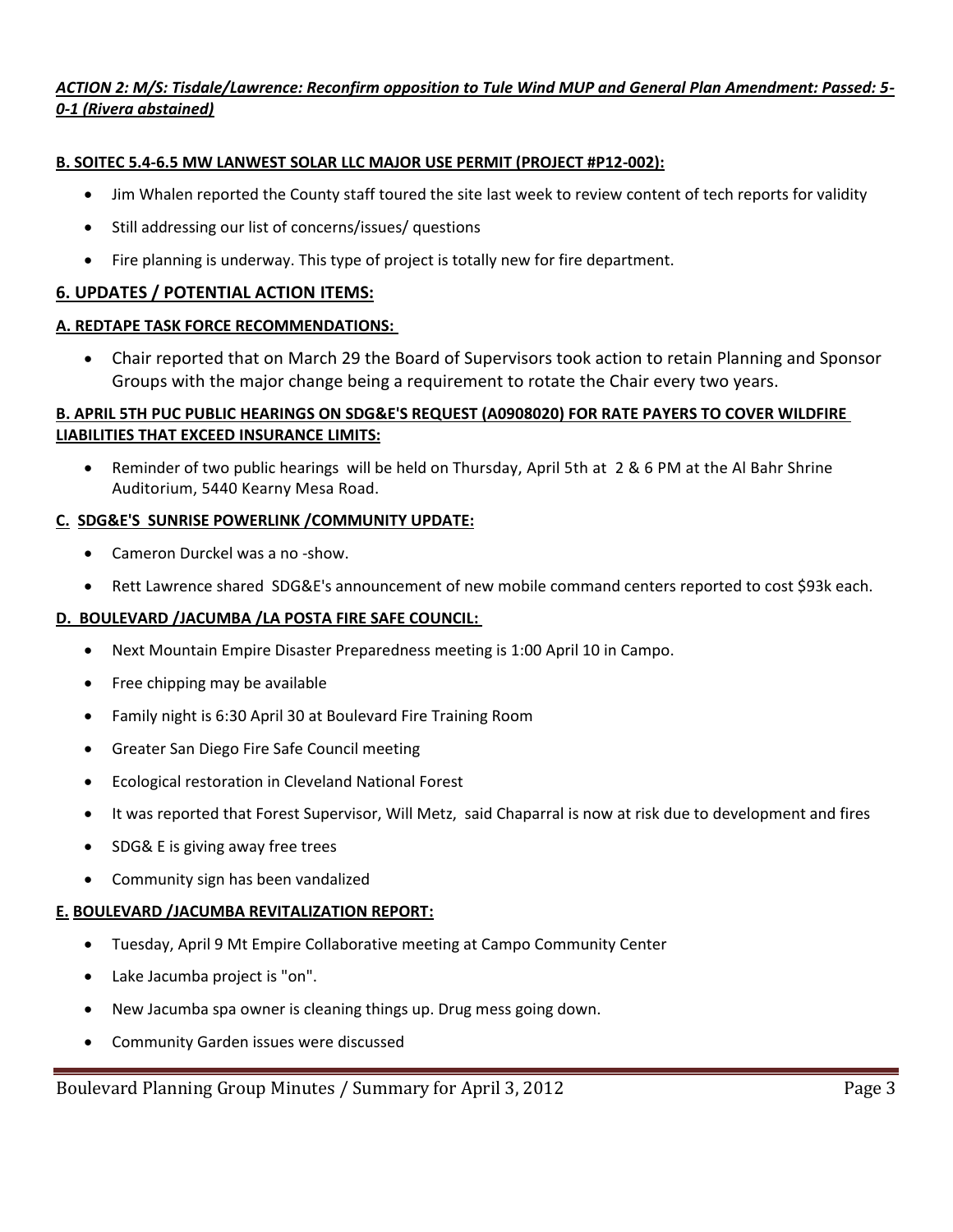- Gordon/Gordy, Greg Lansing's property manager, offered to ask about using Haagan's corner lot for a garden. It already has a well and power.
- It was reported that 3 mountain lions had been killed in the last 30 days on I-8.
- Concerns were raised that the Sunrise Powerlink construction was disrupting wildlife and forcing them out of their normal habitat and into dangerous and fatal situations.

#### **F. WIND ENERGY ORDINANCE & PLAN AMENDMENT DEIR:**

Planning Commission hearing set for 9 AM April 13, comments due by close of business on April 3.

#### **G. VERIZON'S WHITESTAR COMPLAINT/MUP** :

Report on March 9 Planning Commission action approving the MUP. Nothing new from the engineer.

## **H. SOITEC'S 20 MW LANEAST LLC :**

- Groundwater is higher than expected /emerges
- Meets ACOE and County wetland definitions
- ACOE requires 3 out of 3 definitions
- County only requires 1 of 3 definitions

## **I. SOITEC'S 80 MW RUGGED SOLAR LLC MUP (MAP) 3992-1108:**

- 30 days until formal MUP submission. No big surprises
- SDG&E plans to be at Rough Acres Ranch
- County lost all of groundwater lawsuit in court last week can no longer regulate groundwater.
- Whalen agreed to find and send groundwater court case/ ruling to Chair
- Whalen responded to Chair's question on Thibodeau MET application that the 30' Meteorological test tower was no longer planned for that property and would likely be installed at different location in Tierra Del Sol area.
- County will not allow Soitec to co-locate new MET with Jewel Valley MET on Lansing's Empire Ranch land near Tierra Del Sol Road.
- Whalen asked if Group would appeal new MET tower, stating it was futile and will cost the County \$10,000.

## **J. SOITEC'S 45-60 MW TIERRA DEL SOL (TDS) SOLAR FARM LLC: MUP Pre-App. 3992: 11-022:**

- Jim Whalen stated the TDS solar project is at the end of the Soitec line.
- Technical studies are just starting
- Questions were asked about TDS solar connecting to new SDG&E substation planned for Jewel Valley area.
- Whalen said he was not aware of a Jewel Valley substation proposal responding that the PUC ALJ for ECO Substation had selected SWPL/ Jewel Valley route undergrounding for the new ECO Substation transmission line to Boulevard.

## **K. AMONIX JACUMBA SOLAR POWER : Major Use Permit (MPA) 11-1014**:

Boulevard Planning Group Minutes / Summary for April 3, 2012 **Page 4** Page 4